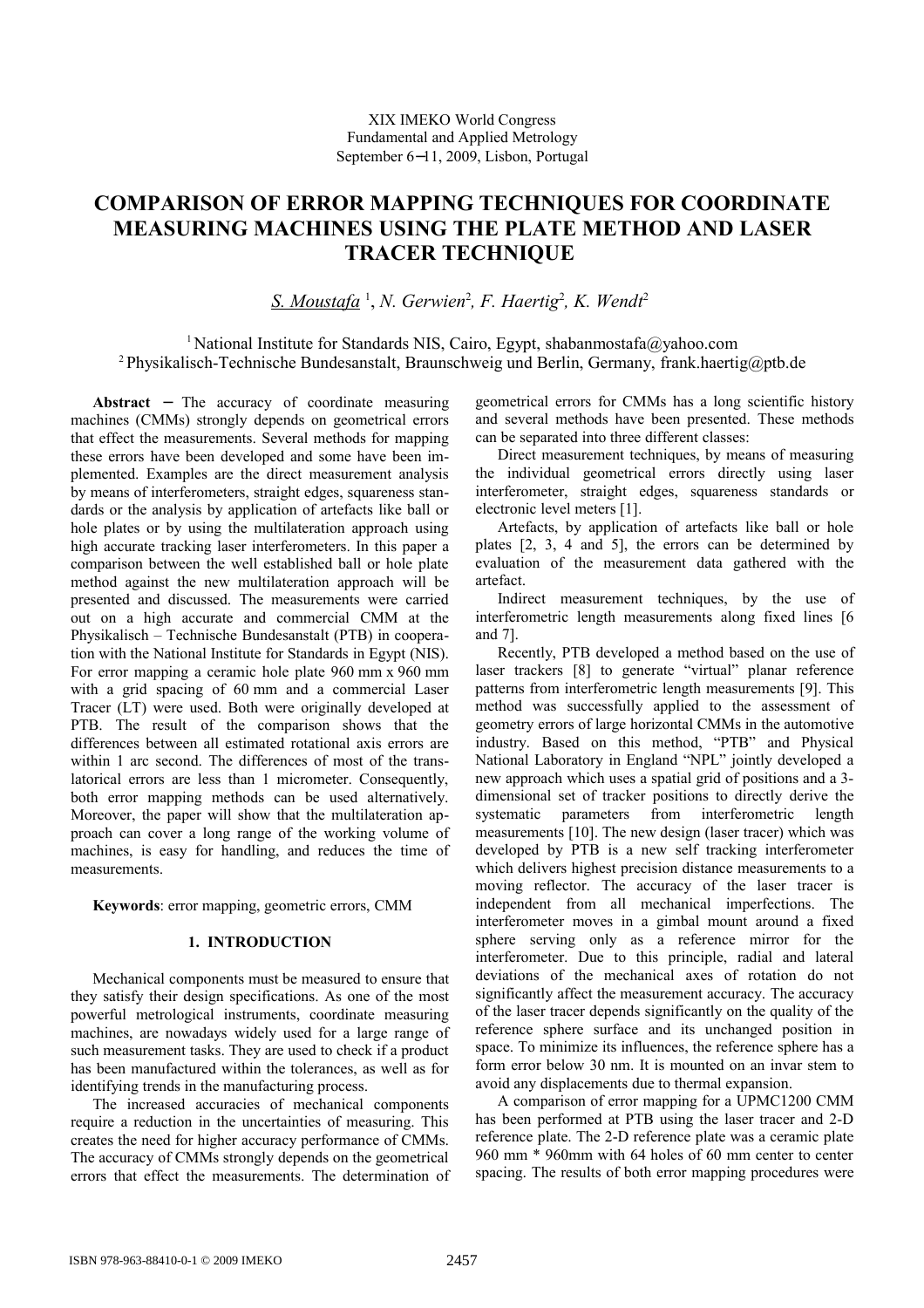studied and verified. The obtained geometric errors show complicance within sub microns for most parameters.

# **2. MEASUREMENT SET UP AND SEQUENCE OF MEASUREMENTS**

The comparison was carried out on a tactile coordinate measuring machine with three translatoric axes. The measuring volume of the machine is (1150 mm **×** 1000 mm **×** 1000 mm) installed in a measurement room with active air and wall temperature control  $(20^{\circ}C \pm 0.1 \text{ K})$ . The length measuring performance specified by manufacturer is  $MPE<sub>E</sub>$  $= 0.8$  um  $+ 1.7 * 10^{-6} * L$  and the probe specification is  $MPE<sub>P</sub> = 0.8$  um.

#### *2.1 Reference plate*

The reference plate method is based on the measurement of a calibrated reference hole or ball plate [11]. The plate used for the comparison is 960 mm x 960 mm in dimension. It is made of ceramic with 64 holes. The grid spacing between the holes of the plate is 60 mm.

In order to determine the 21 geometrical errors of the CMM, the reference plate has to be measured in general at four different locations within the measuring volume as shown in figure 1. In two locations the plate has to be measured with different probe offsets (see table 1).





As the dimensions of the reference plate do not match sufficiently to the length of the CMM guideways, in this case the plate has to be shifted in overlapping positions in order to cover the whole measuring volume of the CMM see figure 2.

The reference plate was adjusted approximately in parallel to the respective coordinate plane. For the vertical positions the plate was placed in the center of the measuring volume. Two of the four horizontal positions were located close to the machine table. The others were located near to the limits of Z axis.

To be able to determine all rotational errors same plate positions were measured with different length and orientation of probe styli in respect to the stylus reference point. The offset of the probe at each position given in table 1.



Figure 2 The plate was shifted 120 mm to have the vertical positions 231,232.

| Position no.                                | Probe offset in mm |          |          |
|---------------------------------------------|--------------------|----------|----------|
|                                             | X                  | Y        | Ζ        |
| Upper horizontal position"111"              | $\theta$           | $\theta$ | $-60$    |
| Shifted upper horizontal position "211"     | $\theta$           | $\theta$ | $-60$    |
| Lower horizontal position "112"             | $\theta$           | $\theta$ | $-60$    |
| Shifted lower horizontal position "212"     | $\theta$           | $\theta$ | $-60$    |
| Vertical position in XZ plane "122"         | 0                  | 160      | 0        |
| Vertical position in XZ plane "121"         | $\theta$           | $-160$   | 0        |
| Vertical position in YZ plane "131"         | $-160$             | $\theta$ | $\Omega$ |
| Vertical position in YZ plane "132"         | 160                | $\theta$ | $\Omega$ |
| Shifted vertical position in YZ plane "231" | $-160$             | $\theta$ | $\Omega$ |
| Shifted vertical position in YZ plane "232" | 160                | $\Omega$ | $\Omega$ |

Table 1 Probe offset at each position.

All geometrical errors can be derived according to [11] using the deviations between the measured and their calibrated plate coordinates.

#### *2.2. Laser tracer*

The concept of the multilateration method is based on the measurement of relative distance changes between a fixed reference point and points relative to the CMM head. These measurements are carried out by means of a tracking interferometer, a so called laser tracer [10]. The accuracy of the laser tracer is independent from all mechanical imperfections. The interferometer moves in a gimbal mount around a fixed ball serving only as a reference mirror for the interferometer. Radial and lateral deviations of the mechanical axes of rotation do not significantly affect the measurement accuracy. The accuracy of the laser tracer depends significantly on the quality of the reference ball surface and its unchanged position in space. The reference ball has a form error below 30nm and mounted on an invar stem to avoid any displacements due to thermal expansion.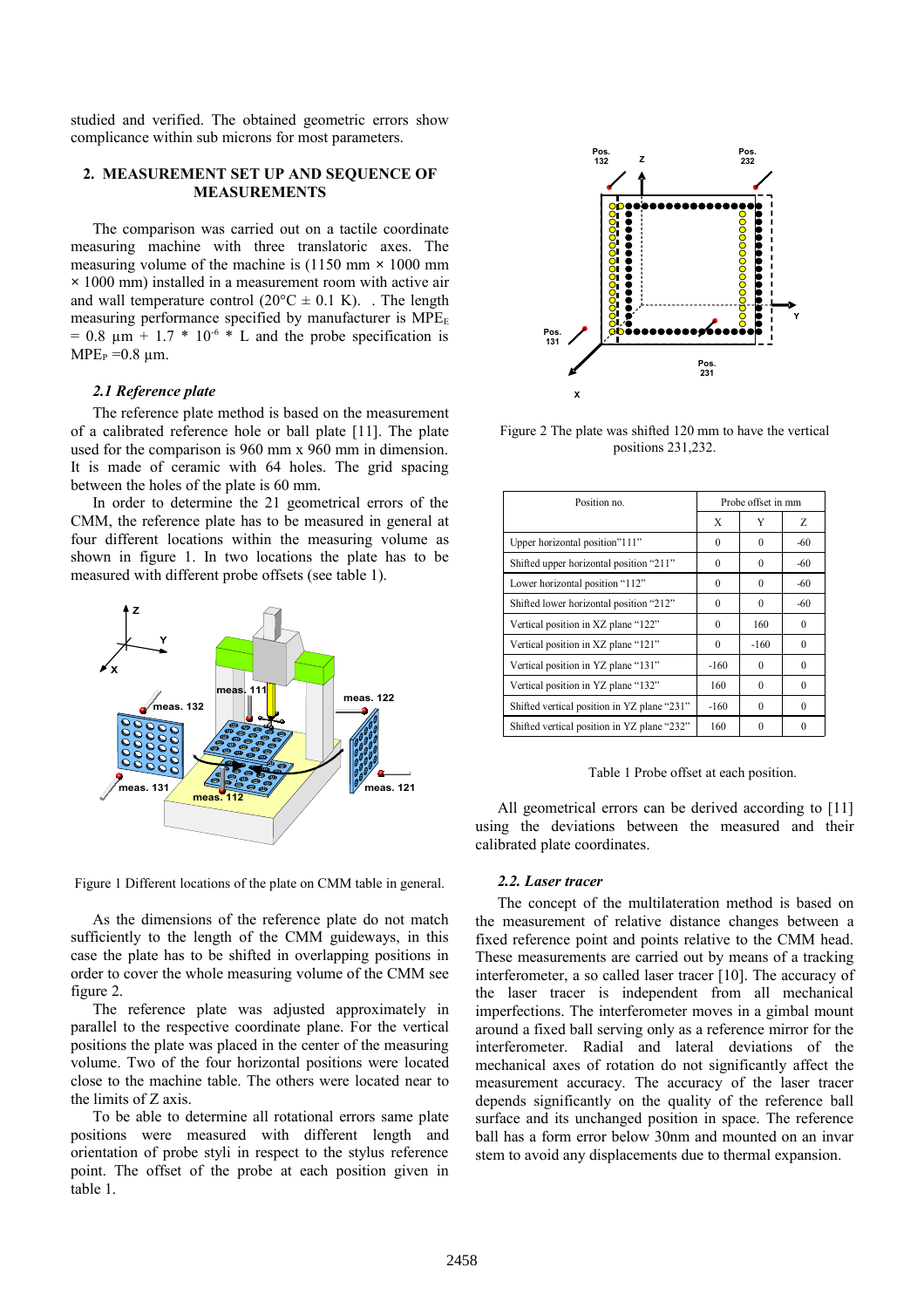The laser tracer was placed at different positions on the CMM table as shown in figure 3.



Figure 3 Different positions of laser tracer on CMM table.

The measurements were performed with a retro reflector (cat eye) which was mounted to the ram axes of the CMM in different length offsets and orientations. The offsets are given in table 2.

| Position no.                 | Laser tracer position in mm |              |              | Reflector offset in mm |          |     |
|------------------------------|-----------------------------|--------------|--------------|------------------------|----------|-----|
|                              | Х                           | Y            | Z            | Х                      |          | Z   |
| LT,                          | $\mathbf{0}$                | $\theta$     | $\Omega$     | $\theta$               | $\theta$ | 5   |
| LT,                          | $\mathbf x$                 | $\theta$     | z/2          | $\Omega$               | $\theta$ | 5   |
| LT,                          | $\theta$                    | y            | z/2          | $\theta$               | $\theta$ | 5   |
| $\mathop{\rm LT}\nolimits_4$ | x/2                         | $\mathbf{0}$ | $\theta$     | $-260$                 | $\theta$ | 15  |
| LT <sub>5</sub>              | x/2                         | $\theta$     | $\mathbf{0}$ | $\Omega$               | $-210$   | 185 |
| LT <sub>6</sub>              | $\mathbf x$                 | y/2          | $\theta$     | $\theta$               | $-210$   | 185 |
| LT,                          | x                           | y/2          | $\theta$     | 210                    | $\theta$ | 15  |

Table 2 Reflector offset at different laser tracer positions

For each laser tracer position, the reflector was moved along a pre-defined path and stopped at certain positions. At each grid position, the associated measured distance was recorded by means of the laser tracer. Using all measured distances the actual positions of the reflector were calculated by multi lateration and compared against the nominal positions of the CMM. Finally the 21 parametric errors of the CMM were calculated from the differences between the actual and nominal positions.

# **3. RESULTS OF THE ESTIMATION OF PARAMETRIC ERRORS OF THE CMM**

As the analysis of the geometric errors for the ball plate [11] and the laser tracer method [10] was performed with two different software tools, the error mapping results had to be transformed first in a comparable data format.

Figure 4 (a, b) shows, for example, the positional errors and the differences obtained from measurements with the hole plate and by means of the laser tracer. Figure 4a illustrates the positional error (XTX) along the x-axis and figure 4b shows the positional error (YTY) in y-axis direction.

The comparison clearly demonstrates that the positional errors obtained from measurements reveal deviations up to  $4 \mu m$  in the x-axis and up to  $2 \mu m$  in the y-axis. In particular the large deviation of  $4 \mu m$  in  $(XTX)$  lies outside the estimated uncertainty for this error, which raises the question about the reason for this discrepancy.





Reasons for the great deviation in the x-axis could be:

- changes of plate holes since last calibration
- hysteresis effects at the boundaries of axes
- drift effects
- inaccuracies due to a incomplete measuring procedure for mapping errors using a laser tracer (i.e. absence of additional measurement positions)
- remaining errors caused by systematic deviations of environmental sensors of the laser tracer, in particular for temperature and air pressure.

Therefore, further investigations on the linear position error (XTX) had been done, which means, that in a first step the calibration data of the ceramic plate was compared to data of a smaller zerodure plate.

The zerodure plate has dimensions of 550 mm by 550 mm. It consists of 44 holes, each with diameter of 20 mm and a center to center spacing of 50 mm. It was calibrated with an uncertainty of

 $U(L) = \sqrt{(0.4 \mu m)^2 + (L \times 0.5.10^{-6})^2}$  for distances between arbitrary holes.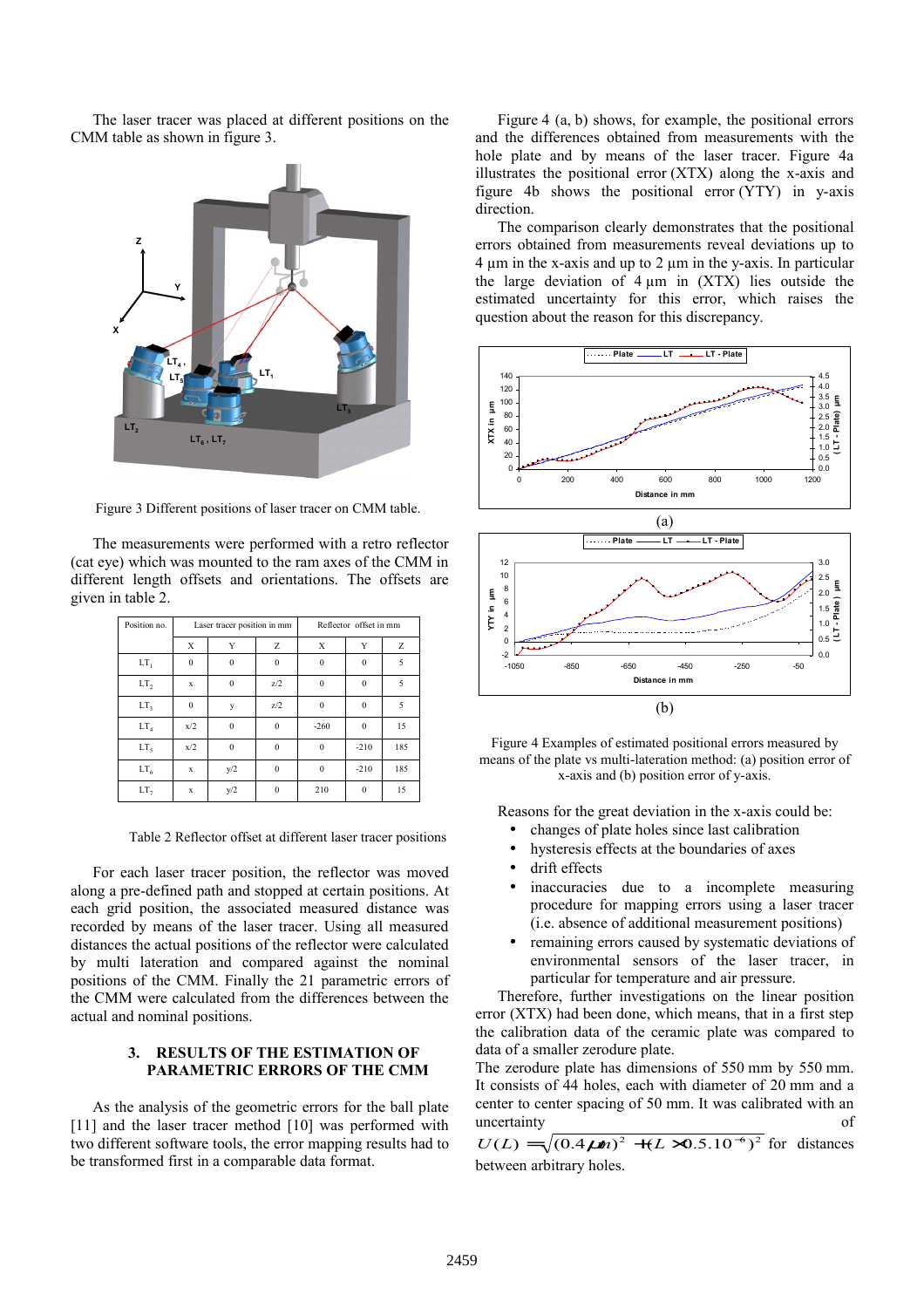For the purpose of comparison the ceramic plate and zerodure plate were placed on the CMM table horizontally at the same level. Some predefined distances between holes were measured for each of the two plates at the same nominal positions along the x-axis of the CMM. The deviations between the actual measured distances and the calibrated values were calculated for both plates and chart in figure 5.

The comparison shows, that there is a significant length difference between the ceramic plate and the zerodure plate which amounts to 2.3 µm as shown in figure 5. On the other hand the length measured on the zerodure plate fits very well to the CMM x-scale, which, in this case, was calibrated by the laser tracer.



Figure 5 Length deviations between ceramic plate and zerodure plate along the x–axis

Thus only a fraction of the large deviation in (XTX) (approximately  $2 \mu m$  of  $4 \mu m$ ) can be explained due to a systematic effect. An unexplainable deviation of about 2  $\mu$ m still remains.

In the following further geometric CMM errors obtained from measurements carried out in the year 2007 will be presented. An example for the roll error (XRX) is given in figure 6. Both roll errors, determined by plate method and multi-lateration technique, coincide within 3  $\mu$ rad.



Figure 6 Estimated roll error "XRX" measured by means of the plate vs multi-lateration method.

Furthermore examples for straightness errors (XTZ), pitch errors (XRY)and yaw errors (YRZ) obtained from measurement carried out in 2007 are given in figure 7 (a,b,c) which show compliance within 1  $\mu$ m for straightness and 1.5 µrad for pitch and yaw. These deviations lie within the estimated measurement uncertainty.

As geometrical errors subject to change significantly due to machine usage and environmental conditions, further sets of measurements were performed at the end of 2008, in order to redetermine the geometrical errors of the CMM using both methods, the reference plate and laser tracer, following the same procedure as applied in the year before.









 $(c)$ 

Figure 7 (a,b,c) comparison of straightness, pitch and yaw errors measured by means of the plate vs multilateration method

Last but not least these measurements served also the verification of the achievable accuracy.

Examples of the estimated geometrical errors and the differences obtained from measurements with the hole plate and the laser tracer in 2008 are given in figure 9.

It is shown that

- the position errors (XTX) and (YTY) obtained from both methods have the same trend and show a compliance within 2 µm.
- the roll error  $(XRX)$  coincide within 3.5  $\mu$ rad.
- the straightness error  $(XTZ)$ , the pitch error  $(XRY)$ and the yaw error (YRZ) show compliance within 0.8 µm for straightness and 0.9 µrad for pitch and yaw.